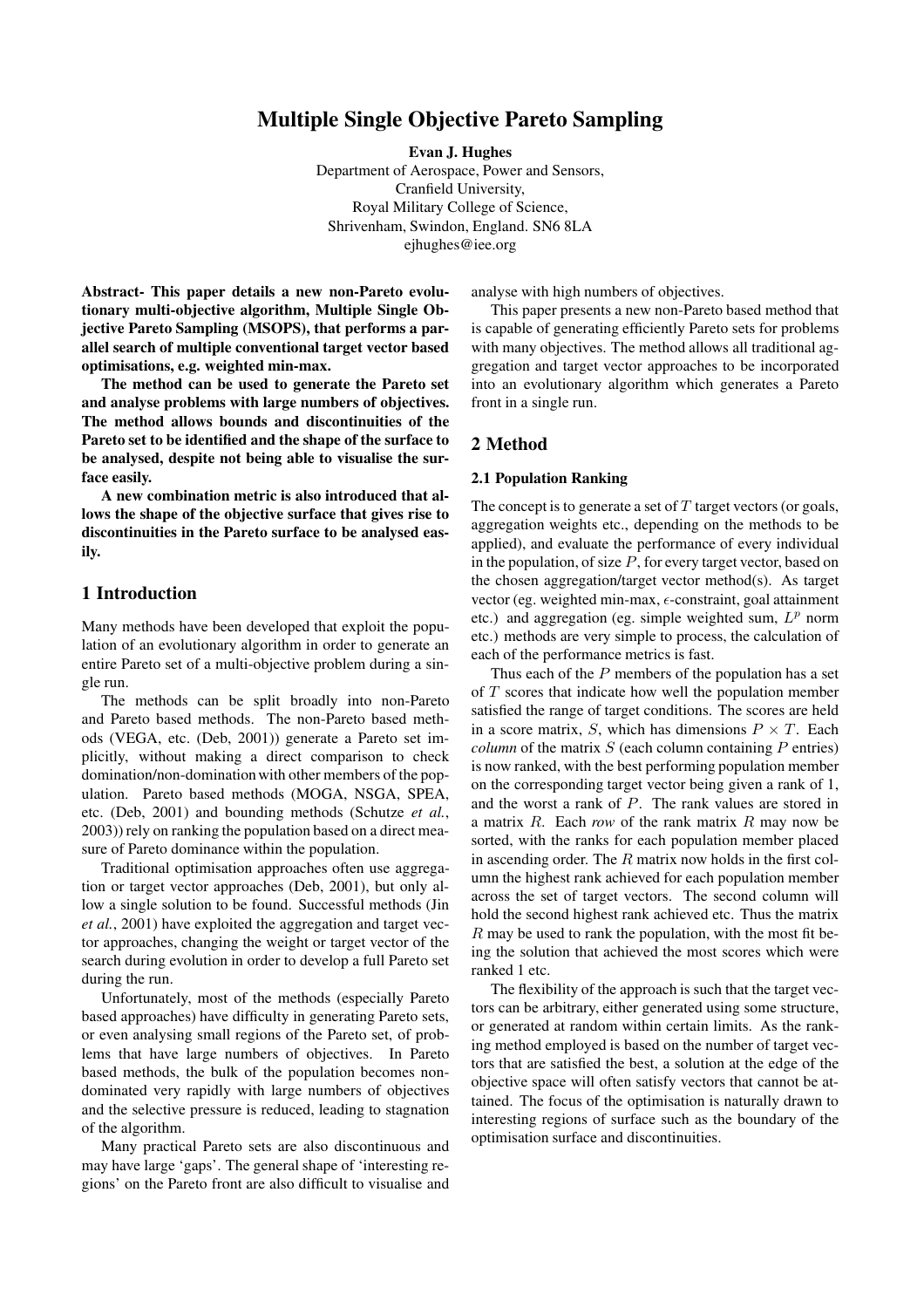## 2.2 Target Vector Methods

The approach has been applied to a range of aggregation and target vector methods including weighted sum,  $\epsilon$ -constraint, goal attainment and  $L^p$  norm. Some of the methods (eg.  $\epsilon$ -constraint & goal attainment) rely on turning some or all of the objectives into constraints. The target vector then becomes a vector describing the locations of the constratints, but an EA that is capable of handling constraints effectively is required to maximise the performance of the approaches. The following two approaches have found to be satisfactory for many multi-objective problems.

### 2.2.1 Weighted Min-Max

The weighted min-max score of  $k$  objectives is calculated using (1), where  $w_i$  is the weight of the i<sup>th</sup> objective,  $O_i$ .

$$
s = \max_{i=1}^{k} (w_i O_i)
$$
 (1)

Weighted min-max is able to generate points on both convex and concave Pareto sets. If the optimisation process converges to a solution that exactly 'matches' the weight vector, then  $w_1O_1 = w_2O2 = \dots$ , allowing the convergence of the solution with respect to the weights to be assessed. The weight vector corresponds to a point on the Pareto set in the true direction given by the vector  $V =$  $[1/w_1, 1/w_2, \ldots]$ . Thus the angle between the vectors V and O indicate whether the solution lies where it was expected or not. If the vector  $V$  lies within a discontinuity of the Pareto set, or is outside of the entire objective space, then the angle between the two vectors will be significant. By observing the distribution of the final angular errors across the total weight set, the limits of the objective space and discontinuities within the Pareto set can be identified.

#### 2.2.2 Vector Angle Distance Scaling (VADS)

This paper introduces a new metric, Vector Angle Distance Scaling (VADS). The VADS score is the magnitude of the vector of objectives  $(|O|)$ , divided by the cosine of the angle between the vector of objectives and a target vector, which has been raised to a high power. The cosine of the angle can be calculated conveniently by a dot product operation. The score equation for  $k$  objectives is calculated using (2), where  $\hat{V}$  is the k-dimensional unit-length target vector which describes the point on the Pareto front to search for, O is the k-dimensional objective vector and  $q$  is a constant factor (typically 100).

$$
s = \frac{|O|}{\left(\hat{V} \cdot \frac{O}{|O|}\right)^q} \tag{2}
$$

VADS is able to generate points on both convex and concave Pareto sets, and has an interesting property that it does not just identify the Pareto front, but rather the *objective front*, i.e. the leading edge of the objective space. Thus highly concave regions that may appear as discontinuities in the Pareto front can be identified. Low values for  $q$  may lead to difficulty in identifying very sharp concavities in the objective front.

The final solution should have the objective vector O lying parallel to the target vector  $V$ . Thus the angle between the two vectors can be used to assess final convergence. As VADS is tolerant of 'folds' in the objective surface that cause discontinuities in the Pareto front, angular errors between V and O indicate unobtainable regions or dislocations in the objective surface.

## 2.2.3 Dual Optimisation

If the same set of target vectors is used to generate two  $R$ matrices, one based on scores calculated with the weighted min-max, and the other with VADS, the rows of the two matrices can be concatenated (giving a matrix of size  $P \times 2T$ ) and sorted, allowing each population member to be assessed by each weight, and for both scoring methods. Thus the focus will be more biased towards the Pareto set as often a solution will score highly for both methods, but the leading edge of the objective surface will also be retained.

### 2.3 Evolutionary Algorithm

This paper describes a new method for ranking a population, essentially based on a set of single-objective tests; thus the method may be applied to a wide range of EA approaches. The method has been tested with traditional genetic algorithms, evolutionary programmes and evolutionary strategies and works well. For the results presented in the paper, a method based on Differential Evolution has been used.

Differential Evolution (Storn and Price, 1995) is an evolutionary technique that uses reproduction that is related to the current spatial distribution of the population. The algorithm generates new chromosomes by adding the weighted difference between two chromosomes to a third chromosome. At each generation, for each member of the parent population, a new chromosome is generated. Elements of this new chromosome are then crossed with the parent chromosome to generate the child chromosome. The child chromosome is evaluated using the objective function. The size and direction of the difference between any pair of chromosomes is determined by the overall spread of the current population. Thus the DE algorithm self adapts to the fitness landscape, reducing the size of the mutations automatically as the search converges. In this way, no separate probability distribution has to be used for mutation which makes the scheme completely self-organising.

The trial chromosome  $\vec{P}_t$  may be described as in (3).

$$
\vec{P}_t = F(\vec{P}_a - \vec{P}_b) + \vec{P}_c \tag{3}
$$

Where chromosomes  $\vec{P_a}$ ,  $\vec{P_b}$  &  $\vec{P_c}$  are chosen from the population without replacement and  $F$  is a scaling factor.

The crossover process is controlled by a crossover parameter C. The crossover region begins at a randomly chosen parameter in the chromosome and then a segment of length L genes is copied from  $\vec{P}_t$  to the parent chromosome to create the child chromosome. If the segment is longer than the remaining length of the chromosome, the segment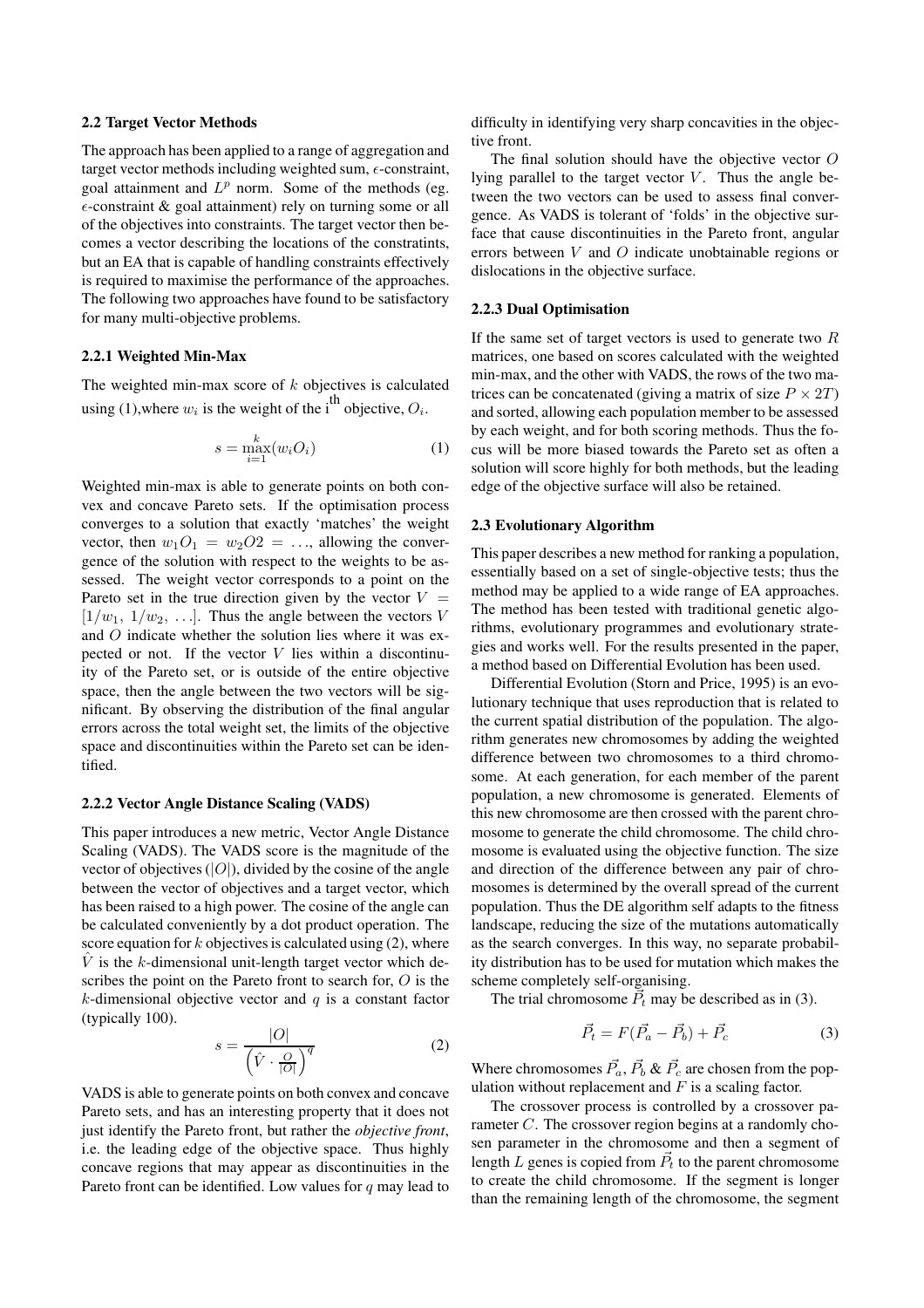is wrapped to the beginning of the chromosome. The length  $L$  is chosen probabilistically and is given by (4).

$$
P(L \ge v) = (C)^{v-1}, v > 0 \tag{4}
$$

In general, the scaling parameter  $F$  and the crossover parameter  $C$  lie in the range [0.5, 1]. Small values of F mean that the population spread reduces faster and this is more likely to result in the algorithm converging quickly at a local minima. In this paper values of 0.7 for both F and C have been used.

Constraints have been applied using a simple priority method. The priority is applied in the initial stage where the score matrix  $S$  is ranked to generate the matrix  $R$ . The constrained and unconstrained solutions are separated and ranked separately, with the best performing solutions in each set being given the rank of 1. The rank value of the worst unconstrained result is then added to the rank values of the population members that are constrained. Thus solutions that violate constraints will always appear worse than the unconstrained solutions.

The population size should ideally be larger than the number of target vectors used. Typically the population should be one and a half or twice the size as the target vector set, but as with many EA approaches, the larger the population is, the better the initial search is and the less likely the algorithm is to be deceived by local optima. The processing speed of the algorithm is a trade between the population size and also the number of target vectors. In general the processing time of the algorithm is approximately  $O(MTP \log(P))$  if  $P > T$ , or  $O(MPT \log(T))$  if  $P < T$ where  $M$  is the number of objectives,  $T$  is the number of target vectors and  $P$  is the population size. The behaviour is mainly influenced by the ranking of the population members for each target vector using an  $O(P \log(P))$  sort algorithm.

If the population is smaller than the number of target vectors, the population will naturally distribute itself among the vector set. If the best value obtained for each target vector is recorded, even with very small population sizes, a very reasonable approximation of the Pareto set and objective front can be obtained.

As a consequence of generating the rank matrix  $R$ , it is simple to implement niche formation by applying restricted breeding, based on proximity in objective space. In the Differential Evolution selection phase, three vectors must be chosen from the population to determine the new trial chromosome. Each row of the matrix  $R$  holds a set of target vector rankings for the population member corresponding to the row. The target vector that the corresponding objective values are closest to can therefore be identified. The rankings in this column can then be used to identify other population members that also perform well on this target vector. By definition, they must be close in objective space to the current population member of interest and can therefore be used to form a restricted breeding pool. For all the examples in this paper, the closest half of the population was used to form basic restricted breeding.

# 3 Example Application

To demonstrate the behaviour of the ranking method and approach to analysis of the Pareto surface, two multi-objective test functions will be studied (Van Veldhuizen and Lamont, 1998).

F1:  
\n
$$
f_1 = x
$$
  
\n $f_2 = y$   
\n $0 \ge -(x)^2 - (y)^2 + 1 + 0.1 \cos\left(16 \arctan\left(\frac{x}{y}\right)\right)$   
\n $0.5 \ge (x - 0.5)^2 + (y - 0.5)^2$   
\n $0 \le x, y \le 1$  (5)

 $F2:$ 

$$
p = 6x - 3
$$
  
\n
$$
q = 6y - 3
$$
  
\n
$$
f_1 = 0.5(p^2 + q^2) + \sin(p^2 + q^2)
$$
  
\n
$$
f_2 = \frac{(3p - 2q + 4)^2}{8} + \frac{(p - q + 1)^2}{27} + 15
$$
  
\n
$$
f_3 = \frac{1}{p^2 + q^2 + 1} - 1.1 \exp(-p^2 - q^2) + 0.1
$$
  
\n
$$
0 \le x, y \le 1
$$
\n(6)

The functions are (Van Veldhuizen and Lamont, 1998) Tanaka and Viennet(3) respectively and have been scaled so in the decision space  $0 \le x, y \le 1$ , and also offset to make all the objective values greater than zero.

## 3.1 Two Objective Example

Figures 1 shows the result of the combined weighted minmax and VADS search applied to (5) with 21 target vectors (shown as dashed) and a population of 30 for 50 generations. The dots represent the distribution of the final population, the stars indicate the best set of solutions found with the weighted min-max and the circles are the best VADS solutions.

It is clear that points on the boundary of the objective surface have been identified. The 'leading edge' of the objective space is identified by VADS, while the min-max finds the Pareto set. This feature is very useful for analysing the behaviour of the objectives, rather than just the Pareto set. The area around [0.1 0.3] is a discontinuity in the Pareto set and as such has only been identified in the VADS search. The corresponding vectors of angular errors for VADS and min-max respectively are shown in figures  $2 \& 3$ , sorted according to the weights with  $v_1$  (the first element of the target vectors) increasing. It is clear that many of the search vectors were satisfied with an error less than  $2^{\circ}$  away from their target vector for VADS; but there are areas with high errors for weighted min-max, indicating that some vectors could not be satisfied. These errors correspond to the limits of the Pareto set in the VADS plot (first two and last target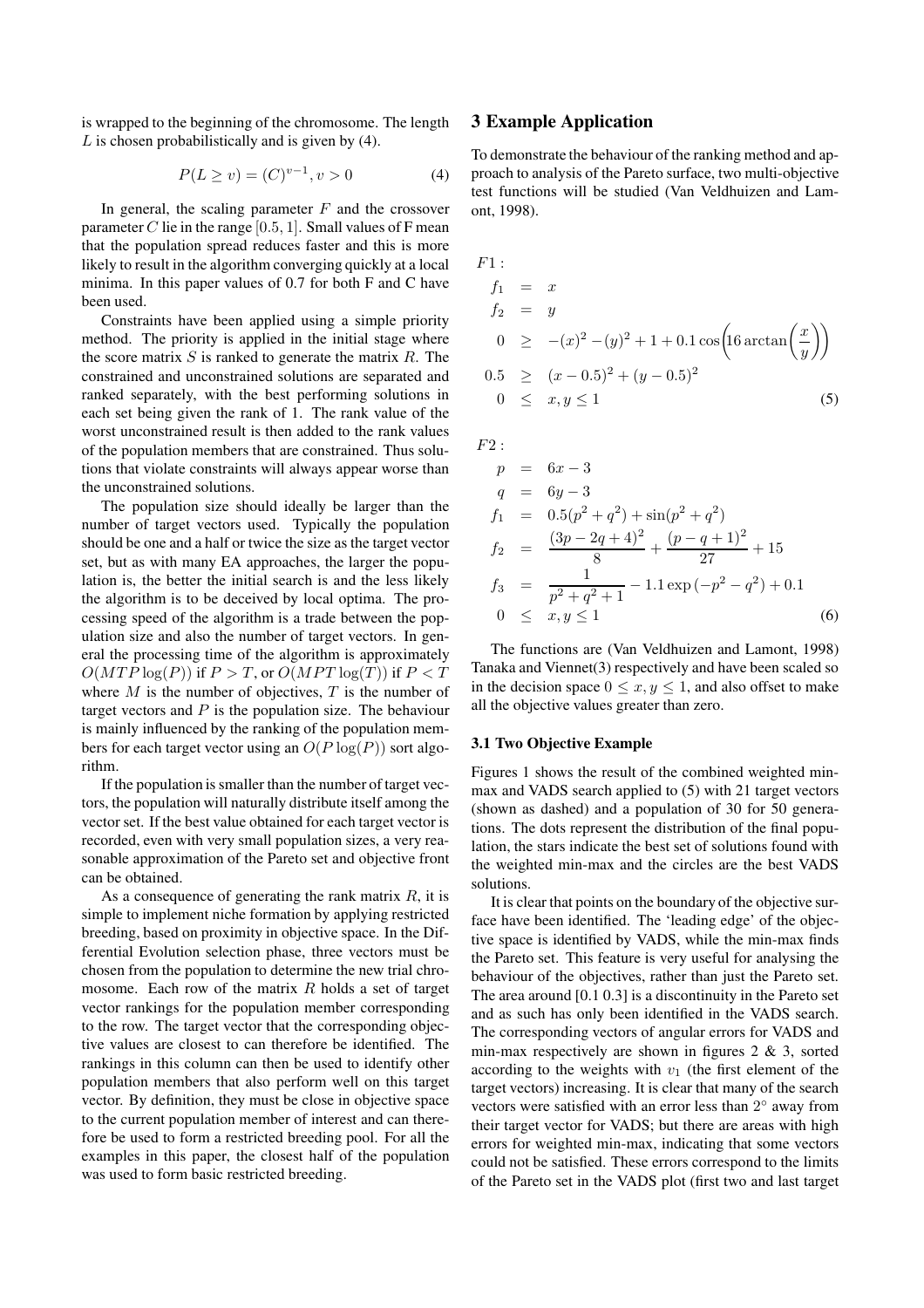

Figure 1: Plot of objective/decision space for function (5)

vectors) and also to the discontinuities in the function in the weighted min-max plot (around vectors 6 and 16).



Figure 2: Plot of angular errors to weight vectors for VADS and function (5)

This example demonstrates that because we know *apriori* the regions of the Pareto set that are being investigated, based on the set of target vectors, we can quantify how close the optimisation result came. It is also clear that as it is the number and quality of target vectors that are satisfied that determines the score of a population member, the number of objectives has little effect on the performance of the algorithm, unlike in Pareto based methods. With large numbers of objectives though, large numbers of target vectors may be required if a detailed search is to be performed across the entire objective space in one pass. It is simple though with the MSOPS method to target a range of smaller areas with each run. The areas can be of varying size and diverse in each run if necessary, providing extreme flexibility in the optimisation process. Strategies may be used to yield extra information about the Pareto surface such as



Figure 3: Plot of angular errors to weight vectors for weighted min-max and function (5)

generating a set of target vectors that lie on a plane, allowing 'slices' through the Pareto set to be visualised to test for continuity. If the sum of the objectives found along the slice is plotted, it is simple to analyse the degree of convexity in interesting regions of functions with large numbers of objectives that cannot be visualised directly. Figure 4 shows a plot of the sum of the closest objectives to each target vector for F1. The rise in the middle of the plot indicates that the function is in general concave.

## 3.2 Three Objective Example



Figure 4: Plot of sum of objectives for function (5)

In the two objective case, it is simple to visualise the objective surface. With three objectives, visualisation is more difficult and it becomes almost impossible with four or more.

Figure 5 shows the decision space result of applying both VADS and weighted min-max simultaneously to F2 with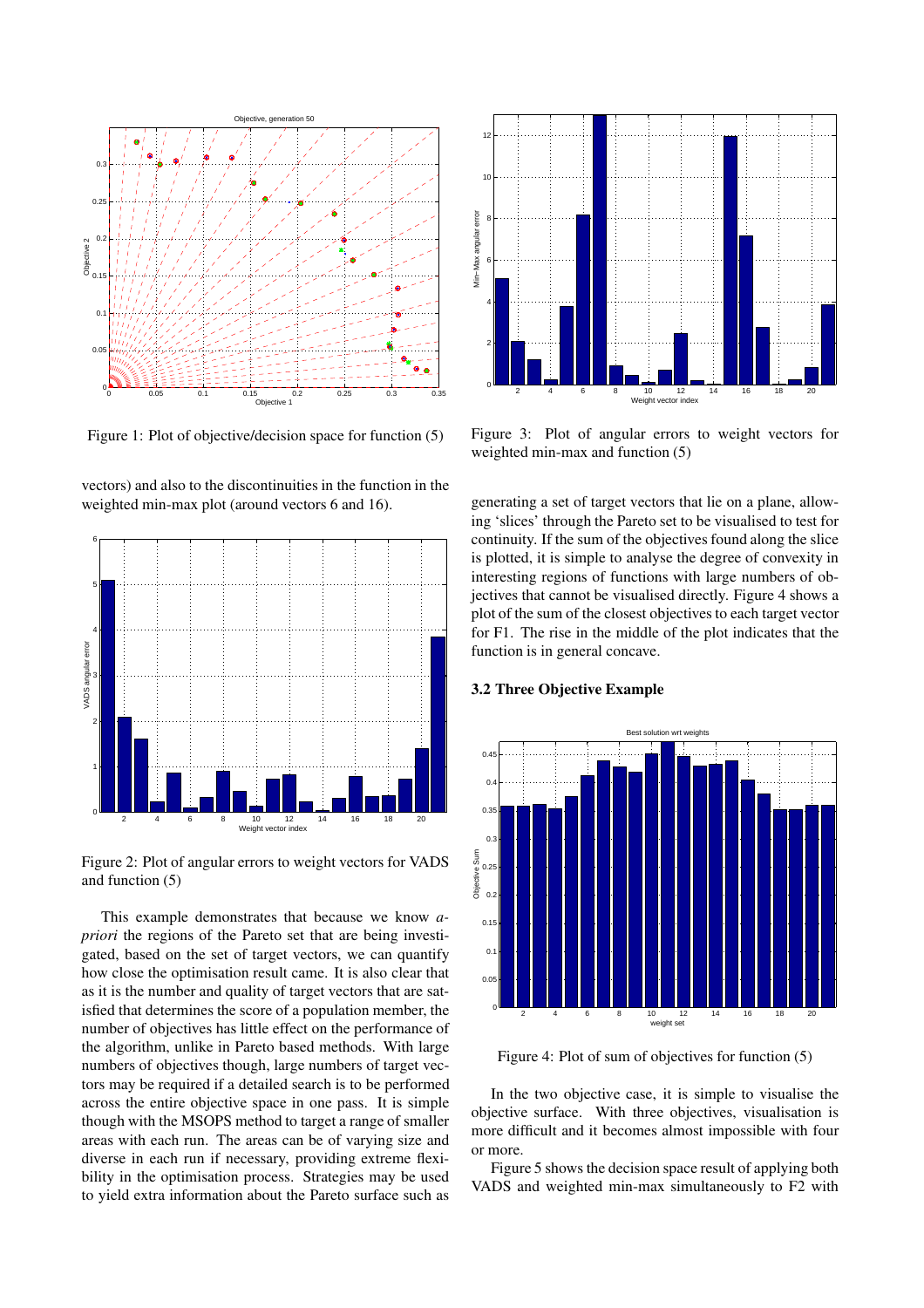

Figure 5: Decision space for 3 objective function (6)

101 randomly generated target vectors, a population of 150 and 50 generations.



Figure 6: Plot of angular errors to weight vectors for VADS and function (6), sorted by  $v_1$ 

Figures 6 & 7 show the angular error for VADS and weighted min-max, sorted based on  $v_1$ . It is clear that most areas could not be satisfied accurately by either metric and therefore correspond to regions outside of the objective space, while those that are covered by VADS only are likely to be discontinuities, or very flat areas in the Pareto surface. There may also be occasions where the weighted min-max only finds a solution. These areas correspond to regions of very high concavity in the Pareto set.

Figures  $8 \& 9$  show the same VADS data as in figure 6, but sorted with respect to  $v_2$  and  $v_3$  respectively. There is clearly a strong correlation between the angular errors and  $v_2$  and  $v_3$ . As we are only interested in the region where the objective surface exists, we can reduce the range of each of the elements of the target vector, based on the VADS data. We can see from figure 8 that there is no need to examine the area covered by the vectors below vector 65. Vector 65 in



Figure 7: Plot of angular errors to weight vectors for weighted min-max and function (6), sorted by  $v_1$ 

the plot has a  $v_2$  component of 0.66, and therefore we only need to generate target vectors with a range of [0.66,1] for the elements of  $v_2$ . The other elements of the target vector may be constrained accordingly, refining the search to the feasible areas of the objective space.



Figure 8: Plot of angular errors to weight vectors for VADS and function (6), sorted by  $v_2$ 

After two refinement steps, the VADS error, sorted by  $v_3$  is shown in figure 10, and the resulting decision space in figure 11. The unity length target vectors are constrained to the regions [0,0.49], [0.87 1] and [0 0.058] for  $v_1$  to  $v_3$ respectively. It is clear that  $v_3$  operates in only a very small region and has a dominating effect on the valid region of the objective surface. Although Euclidean distance is used in the generation of the set of results, the ability to detect the edges of the objective surface and refine the search, even with many objectives, allows the relative scaling and offset of the different objectives to be analysed. In this example, the minimum of the three objectives over the final set of weight vectors is [0.003 15.0 0.0002], indicating an offset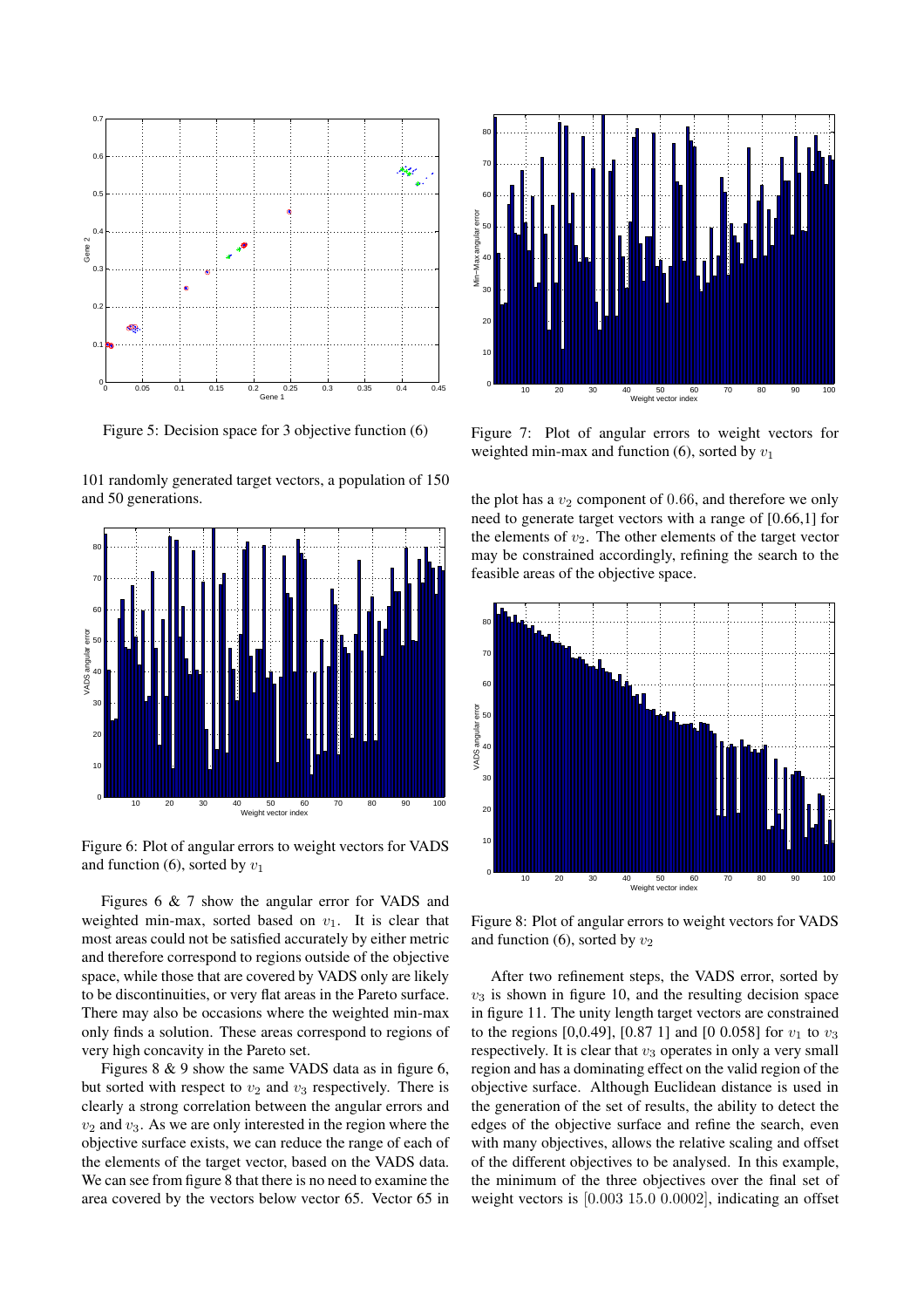

Figure 9: Plot of angular errors to weight vectors for VADS and function (6), sorted by  $v_3$ 

on the second objective, and the range of the objectives is [8.1 1.9 0.3], indicating a large range of relative scaling. Figure 12 shows the sum of the three objectives, sorted by  $v_1$ . The figure shows a clear relationship between  $v_1$  and the shape of the surface. With such extreme scaling of the objectives, it is difficult to infer the general shape of the objective surface, but the depression in vectors  $1 - 30$  indicates that the region is generally convex, and the steady increase with  $v_1$  increasing indicates the objectives are strongly correlated to the behaviour of objective 1.



Figure 10: Plot of angular errors to weight vectors for VADS and function (6), sorted by  $v_3$ 

The final decision space shows that the Pareto set of the function is discontinuous in decision space, and forms a sharp line of points. There is also a region that is detected by weighted min-max only, indicating a very sharp concavity. The weighted min-max points scattered amongst the VADS points on the long straight section of the result also indicates that the Pareto set may lie almost along an axis of the objective space. The final VADS plot of figure 10 also

indicates that the spread of errors is quite high, except for a small region, suggesting that the vectors were not quite matched exactly and that the Pareto surface is very narrow, probably forming a line.



Figure 11: Final Decision space for 3 objective function (6)

Figure 13 shows a plot of the points forming the final population of the algorithm. It is clear that the objective surface has a large convex region for low values of objective 1 and does indeed form a line.



Figure 12: Plot of sum of objectives for function (6), sorted by  $v_1$ 

# 4 Conclusions

The results of optimising the function with three objectives demonstrates that much information can be obtained about the objective surface, without having to visualise the results of the optimisation in multiple dimensions simultaneously. The Multiple Single Objective Pareto Sampling method, combined with the VADS and weighted min-max metrics,